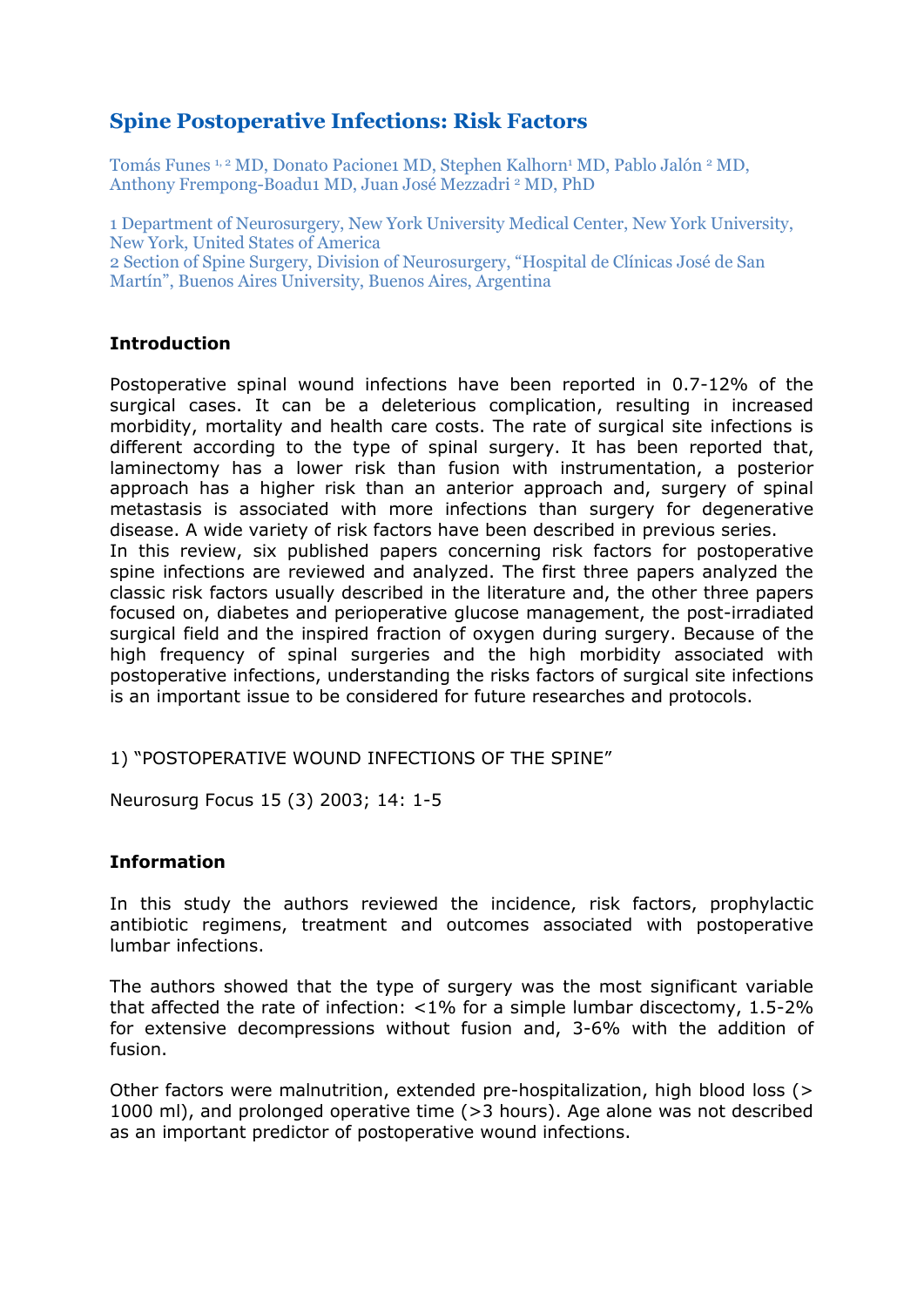The authors also analyzed the importance of wound evaluation for the diagnosis of postoperative infection, with no pathognomonic symptoms or signs.

Laboratory studies as C-reactive protein (CRP) and erythrocyte sedimentation rate (ESR) were considered sensitive but not specific. There was no optimal imaging modality that could detect a postoperative wound infection.

In this study the authors recommended a first-generation cephalosporin for antibiotic prophylaxis, which had to be administered before performing the skin incision. They also recommended aggressive surgical treatment of postoperative wound infections, with removal of all necrotic tissue and foreign materials. Consolidating bone graft and instrumentation should not be removed unless the infection is not clearing with repeated debridement. Deep infections were treated with a 6-week course of intravenous antibiotic agents.

## **Analysis**

Several risk factors for postoperative spinal wound infections have been analyzed and described by the authors. The most significant factor associated with wound infections was the type of surgery. Wound appearance, drainage and patient´s clinical symptoms, were the most important keys to diagnose a postoperative surgical site infection. Laboratory studies were not specific and there was no optimal imaging modality that could detect postoperative wound infections.

The authors' recommendations about preoperative antibiotic prophylaxis and surgical management of postoperative wound infections were in accordance with previously published studies.

### 2) "RISK FACTORS FOR SURGICAL INFECTION IN SPINAL SURGERY"

Journal of Neurosurgery (Spine 2) 2003; 98: 149-155

## **Information**

Surgical site infections (SSI) result in increased rates of morbidity, mortality and length of hospital stay and costs. Multiple publications have identified several risk factors associated with SSI, as older age, diabetes, obesity, smoking, bowel/bladder incontinence, previous spinal surgery, placement of instrumentation, multilevel surgery, fusion extending to the sacrum, preoperative/perioperative steroids and intraoperative blood loss. Most of the previous publications were descriptive and lacked statistical power.

The authors present a retrospective case-control study of risk factors associated with spinal surgery during a four year period at a single institution. Patients undergoing laminectomy, fusion or laminectomy and fusion performed by a neurosurgeon, were examined. Of the 1918 spinal surgeries performed, a total of 53 (2.76%) SSI were identified. They used the Center for Disease Control and Prevention/National Nosocomial Infection Surveillance definition of deep (25), organ space (9) and superficial (7) SSI. Of these, 12 were excluded because of missing records or the presence of a preexisting SSI, leaving 41 cases for the analysis. A total of 179 control patients were randomly selected.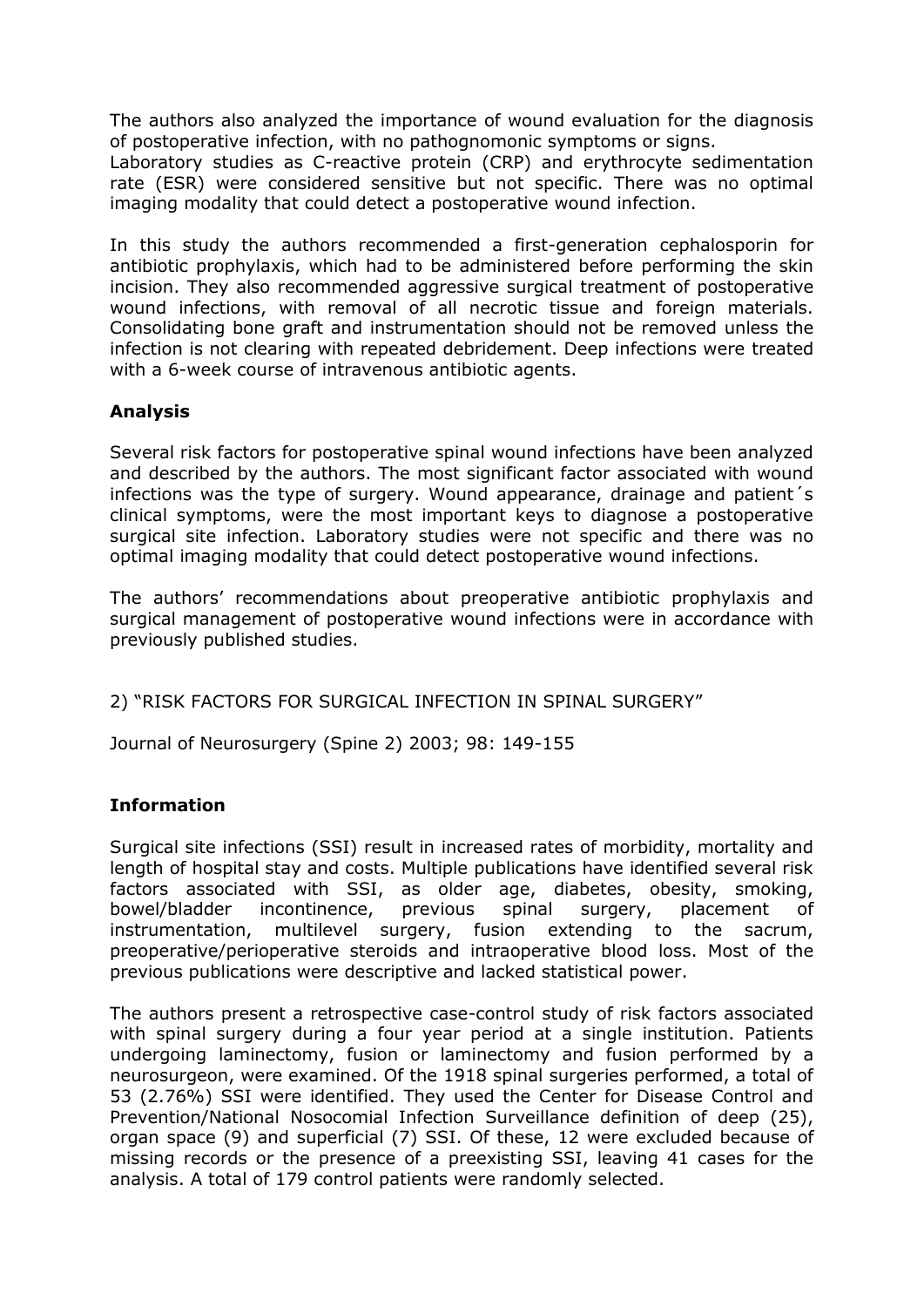Cultures were obtained in 39 of the 41 patients and the most common organism isolated was Staphylococcus Aureus, 15/39 (38%). In 17/39 (44%) cases they found Gram negative rods and/or anaerobes. This was more significant in patients undergoing lumbar surgery (15/24), compared to thoracic and cervical spine surgery (2/15).

From the univariate analysis, the greatest risk factor for SSI was postoperative incontinence (OR 8.8). However, preoperative incontinence was also significantly associated with a higher risk of infection (OR 3.4). Other factors included were: ASA class, surgery involving more than two intervertebral spaces, tumor resection, incontinence, PRBC transfusion, BMI >35, serum glucose >200 mg/dl, posterior approach and the use of an operating microscope.

Compared to uninfected controls, there was a longer preoperative length of hospital stay and duration of surgery, more intervertebral levels, longer stay in the ICU, and a longer overall postoperative hospitalization. The significance of the use of an operating microscope appears to be a reflection of the approach, as it was used in 75 % of the anterior procedures versus only 30% of the posterior procedures. Factors which were not associated with increased risk of infection include: fusion, instrumentation, smoking, timing of prophylactic antibiotic administration, surgery for injury or trauma, intraoperative hypothermia, spinal cord or nerve root compression, history of diabetes, and previous spinal surgery. Although a serum glucose level >200 mg/dl was associated with an increased risk of SSI, only 41% of those patients had a previous diagnosis of diabetes.

Multivariate analysis showed that postoperative incontinence (OR 8.2), posterior approach (8.2), tumor resection (6.2), and BMI>35 (5.2) were all independently associated with an increased risk of SSI. The model had a classification accuracy of 84%, with 89 % of uninfected patients and 63% of infected patients correctly classified.

## **Analysis**

The two most influential risk factors associated with SSI were posterior approach and postoperative incontinence. Almost in 50% of cultures grew Gram negative rods or anaerobes suggesting contamination with fecal or urinary flora. Indwelling urinary catheters were in place in the majority of patients with postoperative incontinence. As result, the most likely source of infection was fecal contamination of posterior wounds in incontinent patients. From a prevention standpoint, the use of leak proof diapers and occlusive dressing may decrease the contamination of posterior wounds.

A BMI >35 was also found to be an independent risk factor. In the univariate analysis there was a general trend toward an increased risk with increasing BMI. However, the only category which reached significance was a BMI>35.

This may be due to an association with a glucose level >200 mg/dl which occurred in 52% of morbidly obese patients. Analysis of this association is limited by the absence of perioperative glucose testing in 47 patients. Patients with an elevated BMI should receive careful weight based dosing of prophylactic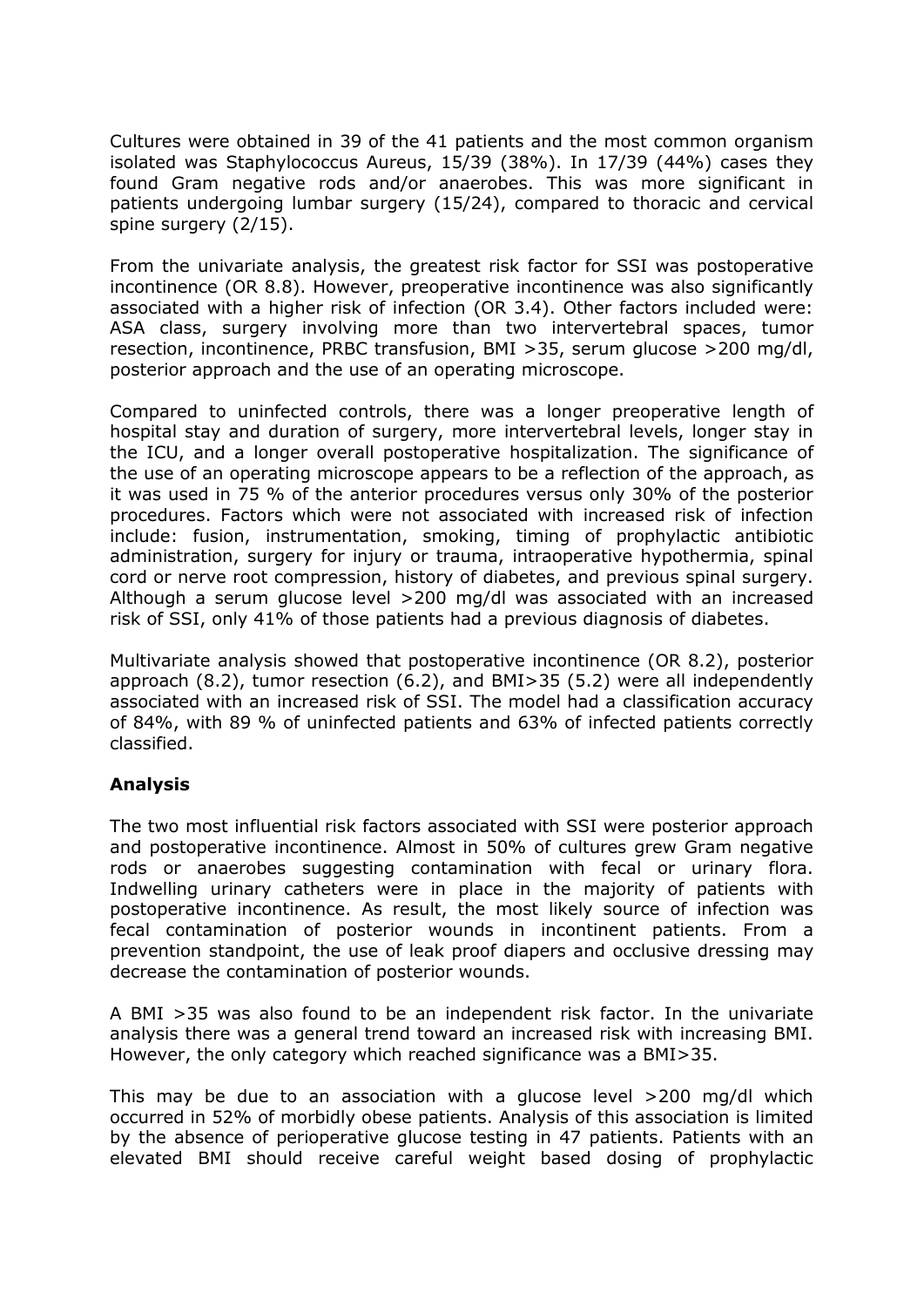antibiotics as well as tight glucose control with insulin pumps/drips to maintain a glucose level<200 mg/dl.

Another independent risk factor was surgery for tumor resection which may be associated with increased duration of surgery. Interestingly length of surgery was found to be significant in the univariate analysis but lost significance after controlling for tumor resection. In long procedures there should be re-dosing of prophylactic antibiotics to maintain therapeutic levels.

The authors found that spinal instrumentation and fusion were not associated with an increased risk of infection, which they relate to their use of prophylactic antibiotics and intraoperative bacitracin irrigation.

Multiple publications have found an association between infection and smoking, which was contrary to authors' findings. They suggested that this was the result of multiple statistical testing. There was no increased risk found with older age or previous spinal surgery as has been previously reported. This was thought to be secondary to the small number of cases and the inclusion of multiple types of surgery in previous studies.

Overall the authors presented a large multivariate analysis which has identified independent risk factors for SSI with a predictive ability greater than 80%. Prevention of the risk associated with these factors is of extreme importance as the authors also demonstrated an increased morbidity, length of stay, and necessity for repeated surgical interventions associated with SSI.

3) "INCIDENCE, PREVALENCE, AND ANALYSIS OF RISK FACTORS FOR SURGICAL SITE INFECTION FOLLOWING ADULT SPINAL SURGERY"

Spine Volume (34) 2009; 13: 1422–1428

### **Information**

Surgical site infections (SSI) after adult spinal surgery have been reported to occur in 0.7% to 12.0% of the patients resulting in higher postoperative morbidity, mortality, and health care costs. A variety of risk factors have been identified by several authors. Patients age, obesity, diabetes, urinary incontinence, tobacco use, poor nutritional status, complete neurologic deficit, revision surgery, non-steroidal anti-inflammatory drugs, posterior surgical approach, tumor resection, increased estimated blood loss (EBL), blood transfusion, prolonged surgical time, multilevel surgery fusions extending to the sacrum, spinal instrumentation and, the presence of more than 3 comorbid diseases have all been linked to an increased risk of SSI in adult spinal surgery. However, most of these studies were limited by a small sample size and failed to include potential confounding risk factors, making their findings difficult to interpret.

The authors have performed a retrospective cohort analysis of 3174 adult patients undergoing all types of spinal surgery in a period of nearly 10 years. They found an overall clinical SSI rate of 4.2%, with subgroups demonstrating rates ranging from 1.4% to 10.3%.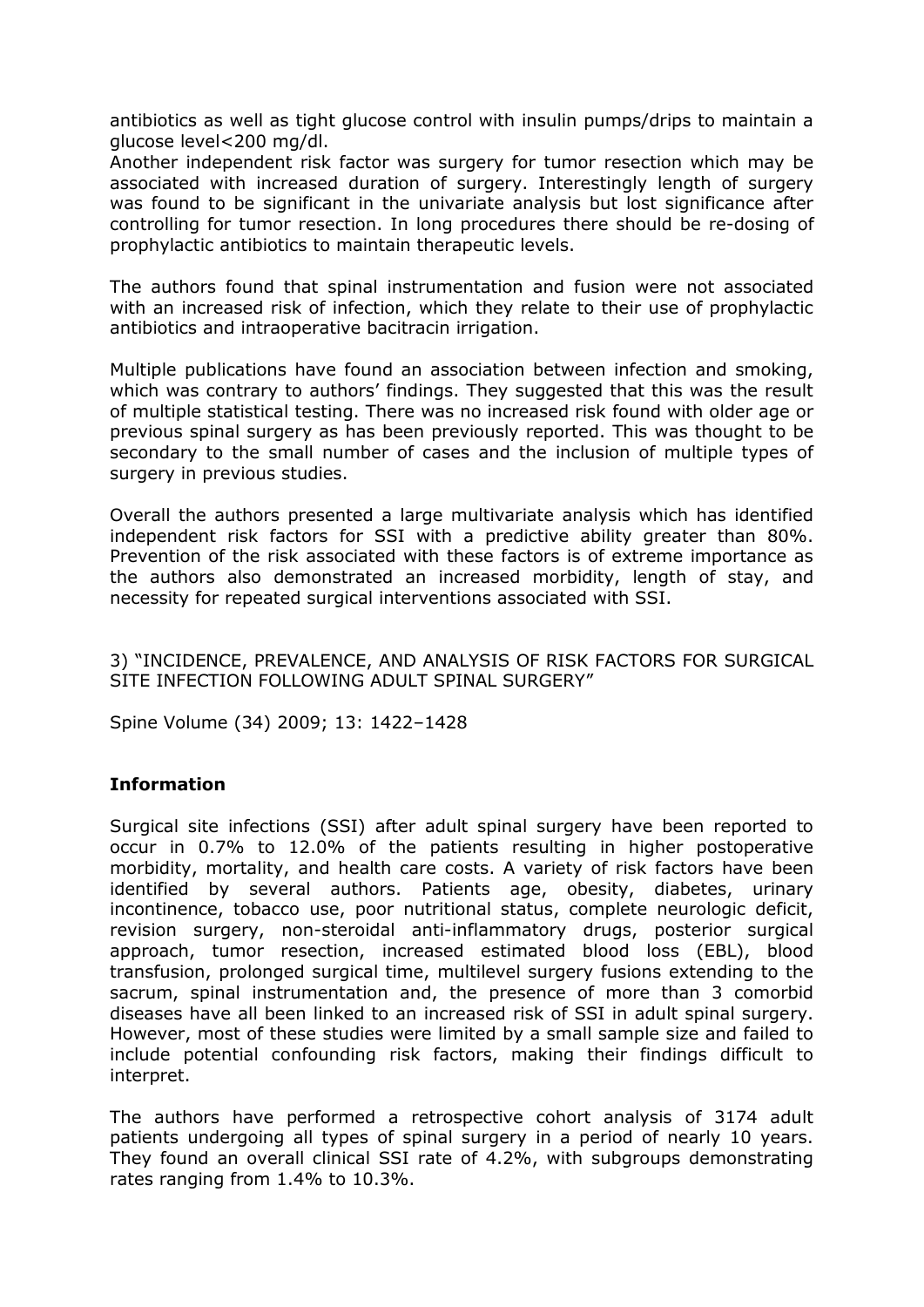In their analysis, they identified more than 10 risk factors that seemed to influence the risk of SSI in univariate analysis. With subsequent multivariate analysis, the authors were able to identify 3 independent factors that increased patients' risk: EBL greater than 1 liter, history of diabetes and history of SSI. However, surgery done by the anterior approach had a lesser risk. Patients diagnosed with inflammatory arthritis had the highest risk of SSI and obesity was the only independent risk factor that increased the rate of superficial wound infections.

#### Analysis

In this patient population, the overall rate of clinically significant SSI, following adult spinal surgery, was 4.2%. The authors were able to investigate multiple potential confounding variables and determine the absolute risk for different patient subgroups.

The increased SSI risk with EBL of more than 1 liter was consistent with previous authors who studied spinal trauma patients and elective spinal surgeries. This finding was also consistent with several studies in the field of cardiovascular surgery. Therefore, one should attempt to minimize EBL in any surgical procedure and minimize need for nonautologous blood transfusions.

The history of a prior SSI significantly increased the risk of another SSI during the current surgery. This was a finding that has been reported before. Although a patient may not have any signs, symptoms, or laboratory findings consistent with an active wound infection, individual bacteria can remain encapsulated in the scarred tissue and lie dormant until a new surgery releases them.

Diabetes mellitus was found to be an independent risk factor for SSI, which is consistent with multiple prior studies. Diabetes impairs wound healing because microangiopathic changes lead to local tissue ischemia and lower tissue concentrations of administrated antibiotics. In addition, granulocyte function is impaired in diabetic patients leading to a relative immune suppression and impaired platelet-derived growth factor function can further jeopardize wound healing. Tight regulation of blood sugar perioperatively was described to decrease the risk of SSI.

In this study, the risk of SSI was directly related to the surgical approach used. Isolated anterior surgical approaches were associated with a 1.7% risk of SSI while any surgery that included a posterior spinal approach was associated with a minimum of a 4.4% risk of infection. This finding is consistent with the results of Levi et al. who did not find SSI after anterior spinal surgery.

When superficial SSI were analyzed, an anterior surgical approach was found to decrease their risk, while obesity was found to be the only independent risk factor that increased them. When the SSI deep to the fascia were investigated, they found that comorbid diabetes, and prior SSI were independent risk factors for deep SSI. Similar to superficial infections, obesity was also found to increase the risk of deep SSI. Finally, longer surgical procedures were found to have a higher risk for deep SSI (operative time: 2-5 hours, OR=2.4; >5 hours, OR=2.9). Longer operative times result in increased periods of tissue retraction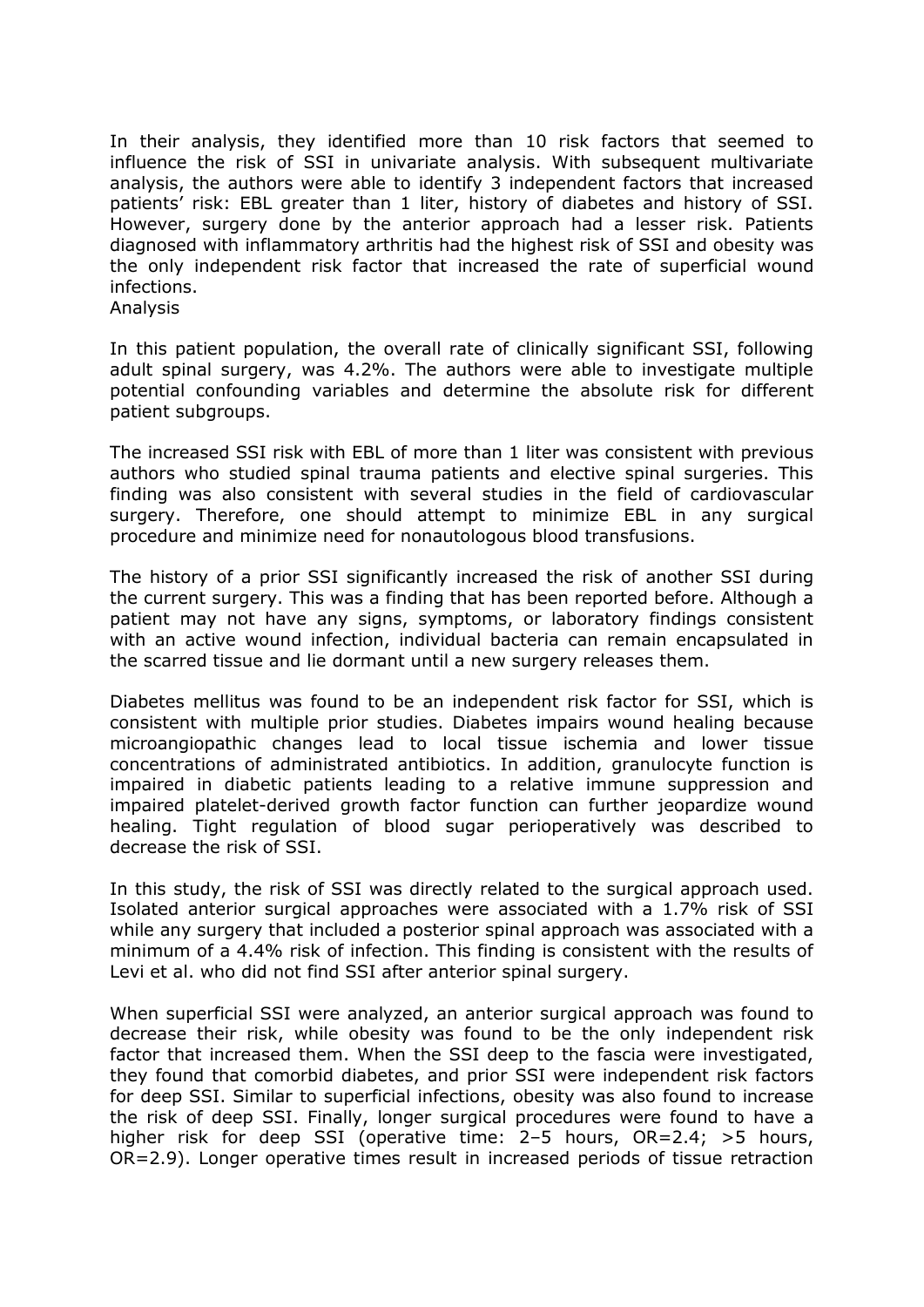with production of tissue ischemia, necrosis, and desiccation. These can increase the risk of wound contamination.

Overall the authors present a retrospective cohort analysis of 3174 patients, which has identified independent risk factors for SSI and the absolute risk of SSI for different patient subgroups.

4) "DIABETES ASSOCIATED WITH INCREASED SURGICAL SITE INFECTIONS IN SPINAL ARTHRODESIS"

Clin Orthop Relat Res (2009) 467:1670-1673

### **Information**

The medical records of 244 patients with elective lumbar posterior arthrodesis were reviewed from January 1, 2003 until March 31, 2008. From this group, 33 patients were excluded due to: a history of previous spinal surgery or spinal infections, age younger than 18 or older than 90 years old, having received a different antibiotic prophylaxis other than cefazolin, or a follow-up shorter than 12 months. The selection criteria left 195 patients, 165 were non diabetics and 30 were diabetics. The infection diagnosis criteria included deep surgical site or organ space infection within 30 days after surgery (or within 1 year with implant placements) or superficial surgical site infections within 30 days after surgery. The data collected included age, gender, body mass index, surgical time, ASA, estimated blood loss, antibiotic redosing given, bone allograft use, drain placement, tobacco use and diabetes mellitus (DM) history. Nine of the 30 diabetic patients developed deep infections and eighteen of the 165 non diabetic patients developed infections. Of these, 17 were deep and only one was superficial. In the univariate analysis, DM incurred a relative risk (RR) of 3.271 (CI 1.457-7.344) and was the most significant risk factor for surgical site infections in patients with posterior spinal instrumentation.

The estimated blood loss was found to be a significant risk factor with a RR 1.608 (CI 1.083-2.390). None of the other factors were associated with a significant increased risk of infection.

A multivariate model was obtained to determine potential confounding factors. The basic model included DM and potential confounding factors were individually added and analyzed. Any variable that produced more than a 10% change in the RR associated with DM was included in the final model. ASA≥3 was the only factor retained in the final model. The adjusted RR of DM patients for developing surgical site infections was 4.1.

### **Analysis**

The authors sought to determine the risk of surgical site infection associated with DM. Previously established significant risk factors such as approach, instrumentation, previous spinal surgery, and extreme age, were controlled during the selection process. Only patients undergoing posterior procedures with instrumentation, no previous history of spinal surgery, and age >18 and <90, were included. When choosing to examine the high risk group of patients with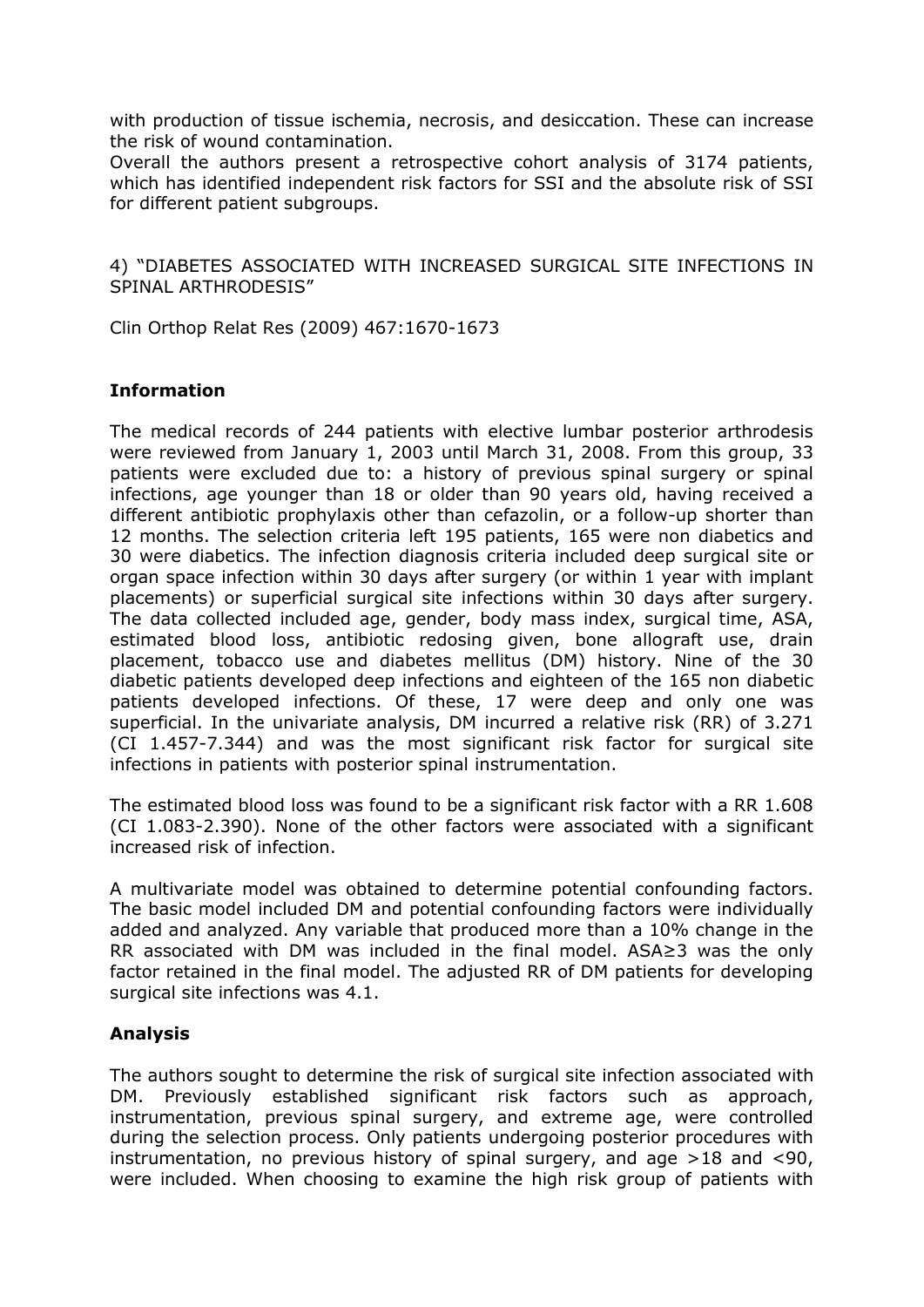posterior spinal instrumentation, the authors attempted to increase the incidence and therefore statistical significance of their findings.

The authors also selected patients from a single surgeon series to minimize the effect of differences in surgical technique. In addition to the previously mentioned limitations, the study has an average follow up of 30 months (range 12-60) which allows for the possibility of missing rare late infections. However, the present study clearly demonstrates that a history of DM is an independent risk factor for surgical site infections. Estimated blood loss was the only other factor which demonstrated an increased risk for infection in the univariate analysis. However, its effects were not significant in the multivariate analysis. The only factor which significantly affected the multivariate model was ASA≥3. Other factors ,which have been shown in larger studies to be associated with an increased risk of surgical site infection, did not reach statistical significance in either the univariate or multivariate analysis. This may be secondary to the small numbers, designs and limitations of the studies.

5) "SURGICAL SITE INFECTION IN SPINAL METASTASIS. RISK FACTORS AND COUNTERMEASURES"

Spine Vol (34) 2009; 6: 635-639

### **Information**

The goal of surgical treatment for spinal metastasis is to maintain quality of the remaining life. Most patients with spinal metastasis suffer from poor nutritional status, immunosupression, as well as previously irradiated tissue. Multiple publications have demonstrated that patients undergoing surgery for spinal metastasis are at an increased risk for surgical site infection. A recent publication demonstrated the utility of prostaglandin E1 (PGE1) in decreasing SSI after laryngeal surgery in patients that were previously irradiated. This study examined independent risk factors for SSI as well as evaluated the effects of PGE1 in decreasing the risk of SSI in patients with spinal metastasis.

#### *Phase I*

The authors first presented a retrospective review of 110 patients undergoing 113 surgeries between 1993 and 2003. Using Tomita prognostic scores, patient underwent en bloc spondylectomy (38), debulking surgery (43), or palliative surgery with decompression and fusion (29). All patients received preoperative antibiotics, cephem in 94 patients, penicillin in 8 patients, and other antibiotics in 11 patients. A total of 8 (7.1%) SSI's occurred during the study period. The most common organism cultured was a coagulase-negative Staphylococcus. All the infections were classified as deep.

A univariate analysis was performed which found that the presence of diabetes (OR 17.7; 95% IC; 3.64-43.6), prior irradiation (OR 41.0; 95% IC; 4.82-63.6), and multiple operations (OR 1.85; 95% IC; 1.11-3.05), were associated with an increased risk of SSI. All of the diabetics (14) in this study were Type I. Prior irradiation occurred in 22 patients with 7 experiencing infection. A history of multiple operations at the same spinal site occurred in 27 patients with 5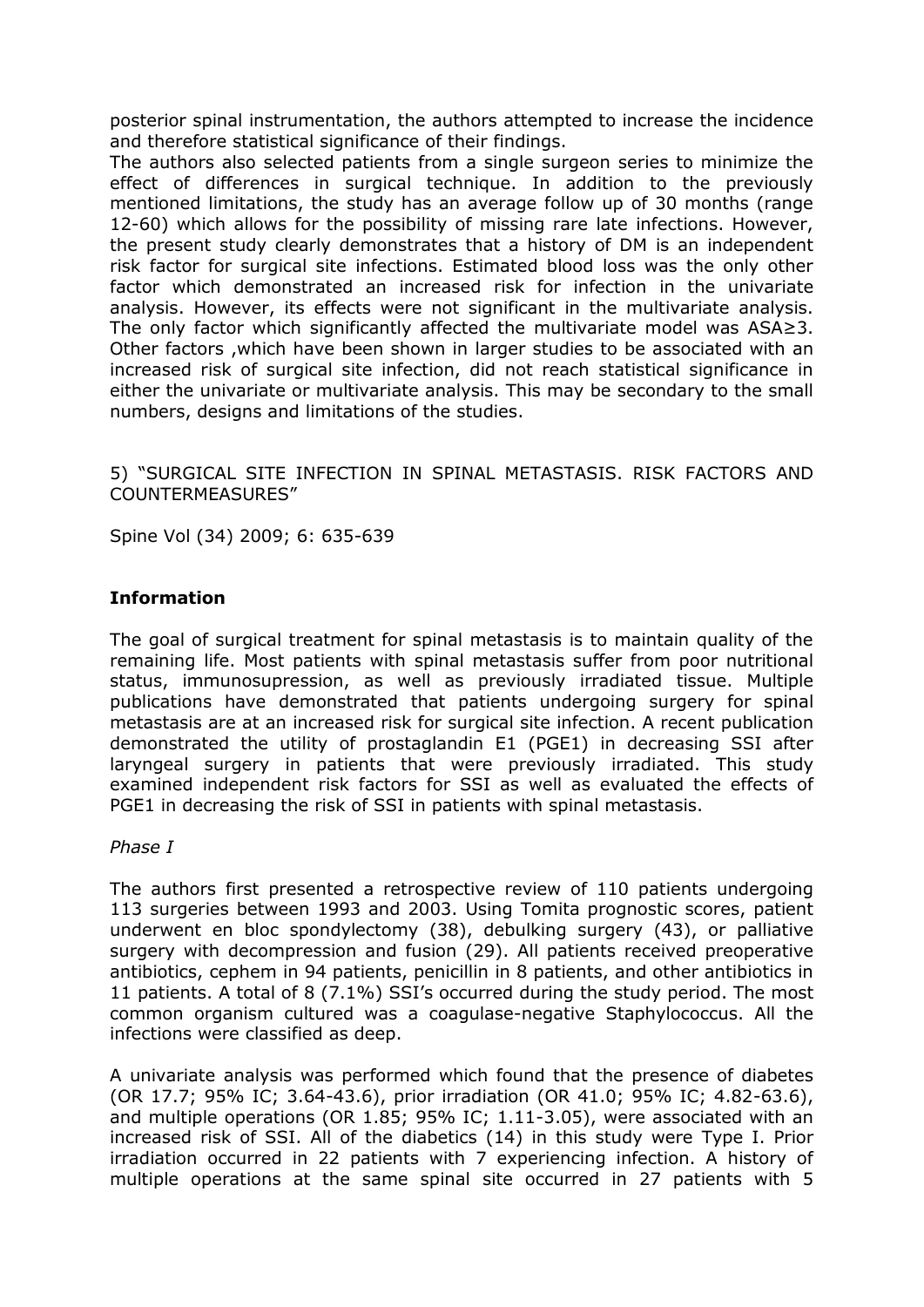developing SSI. Factors that were not found to be significant with the univariate analysis include: age >56, gender, malnutrition, steroid therapy, neurology deficit, extent of surgical resection, emergency resection, operative time, and intraoperative blood loss.

Treatment with chemotherapy and ASA class >3 were not statistically significant but had a p <0.2 and were included in the multivariate analysis. The 3 statistically significant factors as well as chemotherapy and ASA were included in the multivariate analysis. Only a history of diabetes (OR 17.1) and prior irradiation (19.5) were found to be independent risk factors for SSI.

### *Phase II*

The authors also presented a prospective series of 94 patients (97 surgeries) undergoing surgery for spinal metastasis between 2003 -2007. All patients were treated with postoperative PGE1 therapy for a mean duration of 7 days. Based on prognostic factors, patients underwent a wide en bloc resection (50), debulking surgery (27), or palliative decompression (17). A total of 3 (3.1%) SSI, all of which were deep, occurred in irradiated patients treated with PGE1. There were 2 cases of methicillin resistant Staphylococcus Aureus and 1 case of Enterococcus faecalis. There was no difference in age, gender, operative time, blood loss, dose of radiation, or the interval between radiation and operation in the irradiated patients from phase I and phase II. However, the rate of SSI for irradiated patients treated with PGE1 was significantly less (1/22 cases) than the rate for irradiated patients that did not have PGE1 therapy (7/22 cases).

### **Analysis**

The only two factors which the authors found to be independent risk factors for SSI in patients with spinal metastasis were diabetes and previous radiation. An association between SSI and diabetes or serum glucose level has been demonstrated in multiple previous publications. This may be prevented by perioperative serum glucose control with insulin infusion pump to maintain glucose <200 mg/dl. Irradiation was associated with the highest risk of SSI. Tissues which have been previously irradiated have a decreased vascularity, increased fibrosis, hypoxia, impairment of proliferative capacities, resulting in poor wound healing. Treatment with PGE1 was found to significantly decrease the rate of SSI in previously irradiated patients.

As a strong vasodilator, PGE1 increases peripheral blood flow which may reverse some of the negative effects of irradiation. The side effects of PGE1 include pain at the injection site, headache, mild hypotension, and hemorrhagic tendency. In the present study, there were only three cases of pain at the injection site, and treatment was otherwise well tolerated. The major limitation of both phases of this study was the small number of cases which severely limits any statistical conclusions. In phase I, there were only 8 cases of SSI from which an analysis was performed. Diabetes was found to be an independent risk factor but was only present in 9 patients without SSI and in 5 patients with SSI. Similarly prior irradiation occurred in only 15 patients without SSI and in 7 patients with SSI. The caveats of a small number of cases were that many of the factors, which larger studies have found to be associated with increased risk of SSI, determined to be insignificant.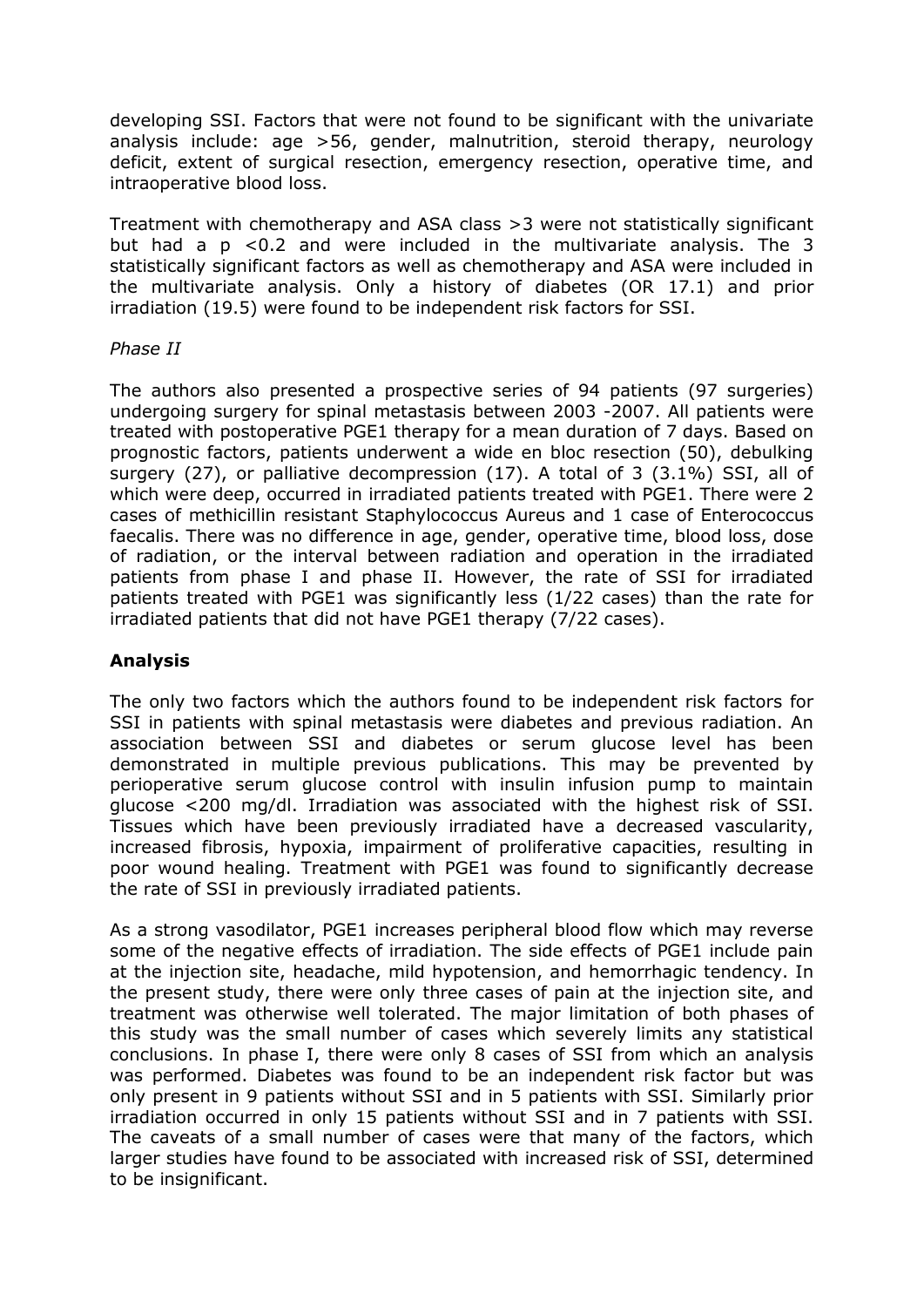In phase II, the authors compared 22 irradiated patients with 22 irradiated patients that were treated postoperatively with PGE1. There were only 3 cases of infection in phase two. There was only 1 case of SSI in the 22 irradiated patients. Although there was a statistically different rate of infection in the two groups, its significance is limited by the small numbers compared. Further evaluation with a larger group of patients is warranted as the positive effects of PGE1 were promising in preventing the significant morbidity associated with SSI.

6) "INTRAOPERATIVE FRACTION OF INSPIRED OXYGEN IS A MODIFIABLE RISK FACTOR FOR SURGICAL SITE INFECTION AFTER SPINAL SURGERY"

Anesthesiology 2009; 110: 556-562

#### **Information**

Surgical site infection (SSI) is related to increased morbidity, mortality, length of stay and overall healthcare costs. Multiple modifiable factors such as fraction of administered oxygen, glucose control, and maintenance of normothermia are associated with an increased of SSI. The purpose of this study was to examine whether these modifiable risk factors were associated with SSI in spinal surgery. The authors presented a retrospective case control study of patients undergoing laminectomy, spinal fusion, or both from 2001 to 2004. Cases were defined as superficial, deep or organ space based on the Center for Disease Control/National Healthcare Safety Network criteria. Controls were randomly selected from a list of spinal surgery patients during the study period. Proportion matching by year was performed to ensure similar characteristics in practice, personnel and environment. There was no further matching between cases and controls. Both preoperative and intraoperative risk factors were examined. A total of 141 (2.67%) out of 3894 surgeries were found to have a surgical skin infection with 51% classified as deep, 10% as organ space, and 39% as superficial.

Univariate analysis found that diabetes, cardiac disease, obesity, ASA of 3 or more, Karnofsky score <60, previous spinal surgery, emergent/urgent spinal surgery, razor shaving were significant preoperative risk factors.

The intraoperative factors which were found to be significant included FIO2, procedure duration >75th percentile, instrumentation, lumbar-sacral level of surgery, posterior surgical approach, dural tear, postoperative CSF leak, transfusion.

After multivariate analysis independent risk factors included procedure duration >75th percentile, ASA score ≥3, lumbar-sacral level of surgery, posterior surgical approach, instrumentation, obesity, razor shaving before surgery, FIO2.

### **Analysis**

This was one of the largest spinal SSI risk factor case control studies published. Many of the risk factors identified were similar to those previously reported in the literature. However, the authors sought to specifically examine modifiable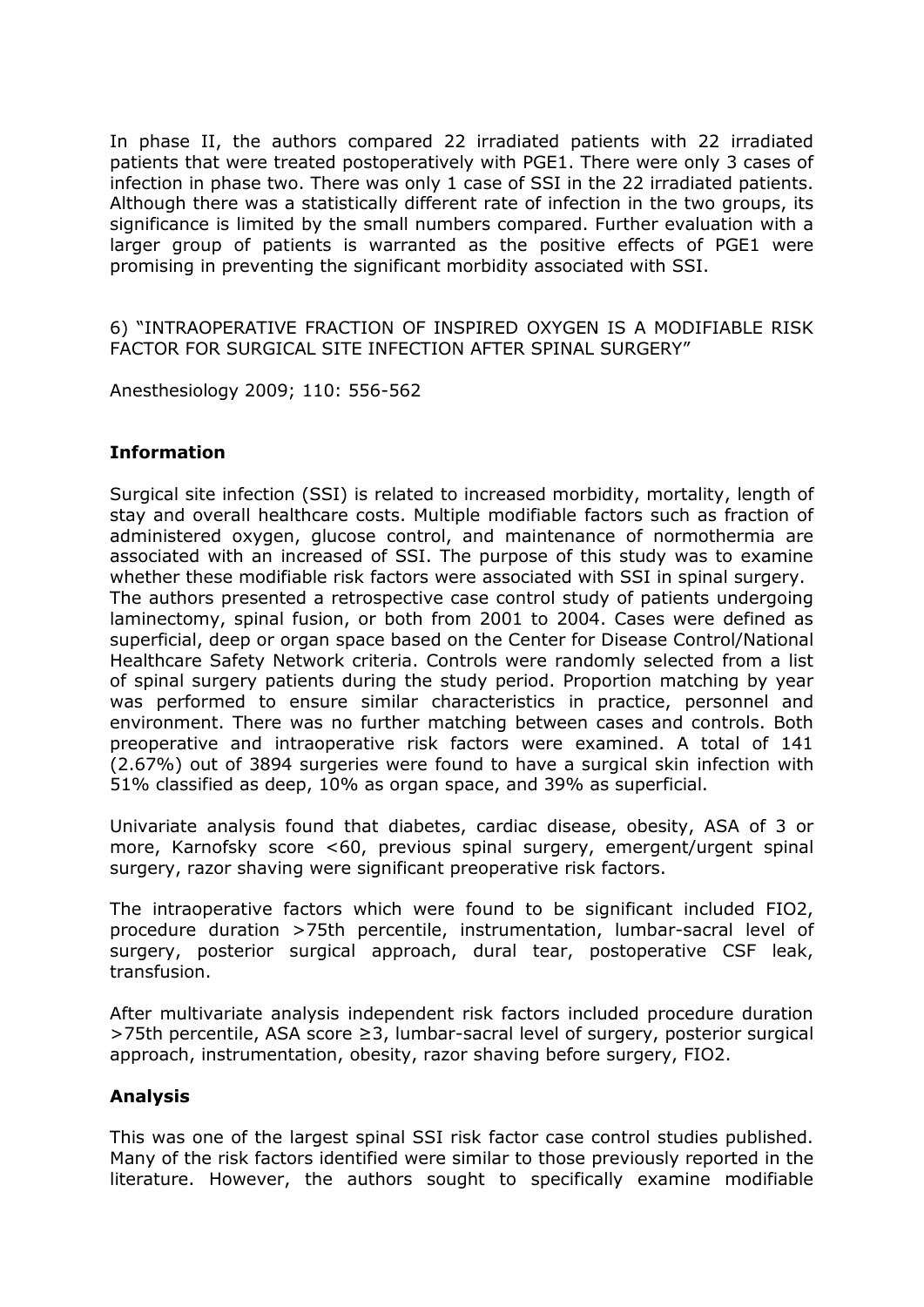intraoperative risk factors. The strongest independent risk factor for SSI (OR 12) was an intraoperative FIO2 < 50%. Supplemental oxygen provides a necessary factor to the oxidative processes required by leukocytes to kill bacteria. Risk of SSI may therefore be significantly reduced by providing higher intraoperative FIO2.

The authors also found obesity to be a significant independent risk factor for spinal SSI. This finding may also be related to tissue oxygenation which has been shown to be decreased in obese patients. It should be noted that the authors could not calculate the BMI and was instead determined on a clinical observation documented in the patient records.

An ASA ≥3 was also found to be a highly significant independent risk for SSI which mirrors the results of many previous studies which have confirmed that the ASA is a strong predictor of illness severity.

Although diabetes and perioperative glucose >126 mg/dl were found to be significant factors in the univariate analysis, this significance was not sustained after multivariate analysis. This has been attributed to the lack of serum glucose data on patients during the preoperative and intraoperative period. The authors also note that razor shaving prior to surgery was found to be a significant independent risk factor, further confirming CDC guidelines for Healthcare Infection Control Practices Advisory Committee. From a surgical standpoint the authors demonstrated that a posterior approach, lumbar sacral level of surgery, duration of the procedure, and the use of instrumentation were all independent risk factors for SSI. This information corroborates what has been demonstrated in several smaller series.

This study is limited by its retrospective nature as well as by the missing data, specifically perioperative glucose levels, BMI for diagnosing obesity, and possible data from controls if they did not return to follow-up with the initial surgeon. However, it is still one of the larger series published and identifies possible modifiable risk factors to reduce the risk of SSI.

### **Synthesis**

The effect on morbidity, mortality and hospital length stay associated with postoperative surgical site infections from the spine mirrors the importance of its study, causing a vast impact in patients' lives and health care costs. Because of the potentially high incidence in certain spinal surgeries, risk factors must be identified and minimized to decrease the hazard of infection. The review of these papers exhibits classic risk factors that should be covered by the existing protocols and defines issues that require future study. The impact of perioperative blood glucose, the use of vasodilators in patients receiving radiation therapy and the optimization of anesthetic parameters during surgery, should be the focus of upcoming research protocols and advances in the control of infection post spinal surgery. It is important that the patients analyze the risk and benefits of different treatments options, understanding the risks associated with surgical site infections and warning signs to be monitored in the postoperative period.

Email contact: pedrotomasfunes@gmail.com